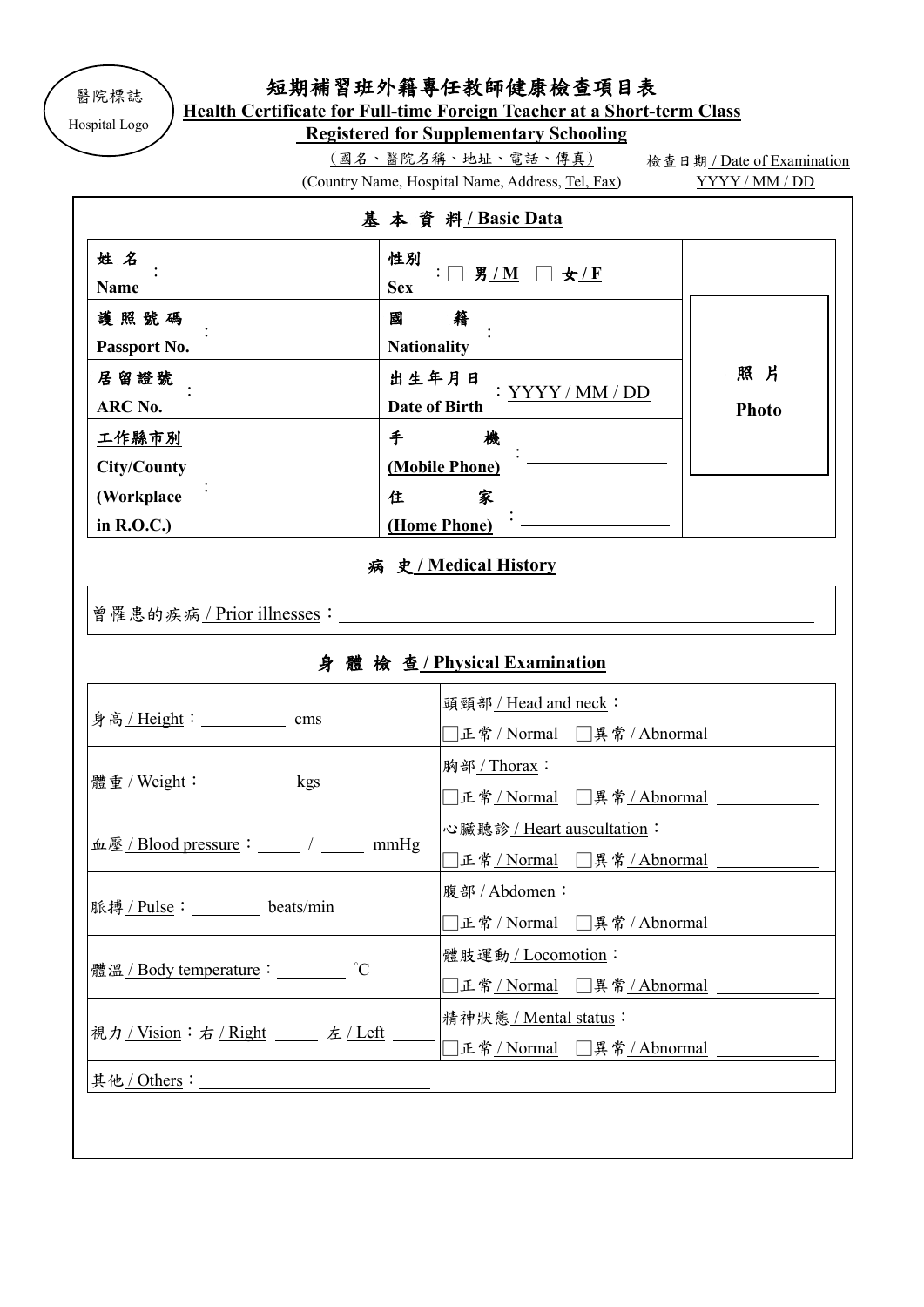| 驗室檢查/Laboratory Examinations                                                                                  |
|---------------------------------------------------------------------------------------------------------------|
| A. 胸部 X 光肺結核檢查 / Chest X-ray for Tuberculosis:                                                                |
|                                                                                                               |
| 判定/Result:                                                                                                    |
| ̄ 合格_Passed _ ̄疑似肺結核_TB suspect _ ̄無法確認診斷_Pending _ ̄ 不合格_Failed                                              |
| B. 梅毒血清檢查 / Serological Tests for Syphilis:                                                                   |
| 檢驗/Tests:                                                                                                     |
| a. $\Box$ RPR $\Box$ VDRL                                                                                     |
| □ 陽性 <u>/Positive</u> ,效價 <u>/Titers</u> _________ □ 陰性 <u>/Negative</u> ,效價 <u>/Titers</u> ___               |
| $\mathsf{b}$ . TPHA TPPA TFTA-abs TPLA TEIA TCIA                                                              |
| □ 陽性 / Positive,效價 / Titers _________ □ 陰性 / Negative,效價 / Titers __________                                  |
| c. □ other _____________ □ 陽性 / Positive, 效價 / Titers _________                                               |
|                                                                                                               |
| 判定/Result: 合格/Passed ■ 不合格/Failed                                                                             |
| C. 麻疹及德國麻疹之抗體陽性檢驗報告或預防接種證明 / Proof of Positive Measles and Rubella                                            |
| Antibody or Measles and Rubella Vaccination Certificates:                                                     |
| a. 抗體檢查 / Antibody Tests                                                                                      |
| 麻疹抗體/Measles Antibody   陽性/Positive   陰性/Negative   未確定/Equivocal                                             |
| 德國麻疹抗體/Rubella Antibody □ 陽性/Positive □ 陰性/Negative □ 未確定/Equivocal                                           |
| b. 預防接種證明 / Vaccination Certificates (證明應包含接種日期、接種院所及疫苗批號;接種日期                                                |
| 與出國日期應至少間隔兩週/The certificate should include the date of vaccination, the name of                              |
| administering hospital or clinic and the batch no. of vaccine; the date of vaccination should be at least two |
| weeks prior to traveling overseas.)                                                                           |
| □ 麻疹預防接種證明 / Measles Vaccination Certificate                                                                  |
| □ 德國麻疹預防接種證明 / Rubella Vaccination Certificate                                                                |
| c. □ 有接種禁忌, 暫不適宜預防接種/Having contraindications, not suitable for vaccination                                   |
| d. □ 申請展延聘僱許可,得免驗 / Not required for the application for extension of the employment                          |
| permit)                                                                                                       |
|                                                                                                               |

| 健康檢查總結果 / The final result of health examination:                 |
|-------------------------------------------------------------------|
| □ 合格 / Passed □ 須進一步檢查 / Need further examinations □ 不合格 / Failed |
|                                                                   |
| 負責醫檢師簽章 / Signature of Chief Medical Technologist:                |
|                                                                   |
| 負責醫師簽章 / Signature of Chief Physician:                            |
|                                                                   |
| 醫院負責人簽章 / Signature of Superintendent:                            |
|                                                                   |
|                                                                   |
| 日期 / Date: YYYY / MM / DD                                         |

備註 / Note:本證明三個月內有效。 / The certificate is valid for three months.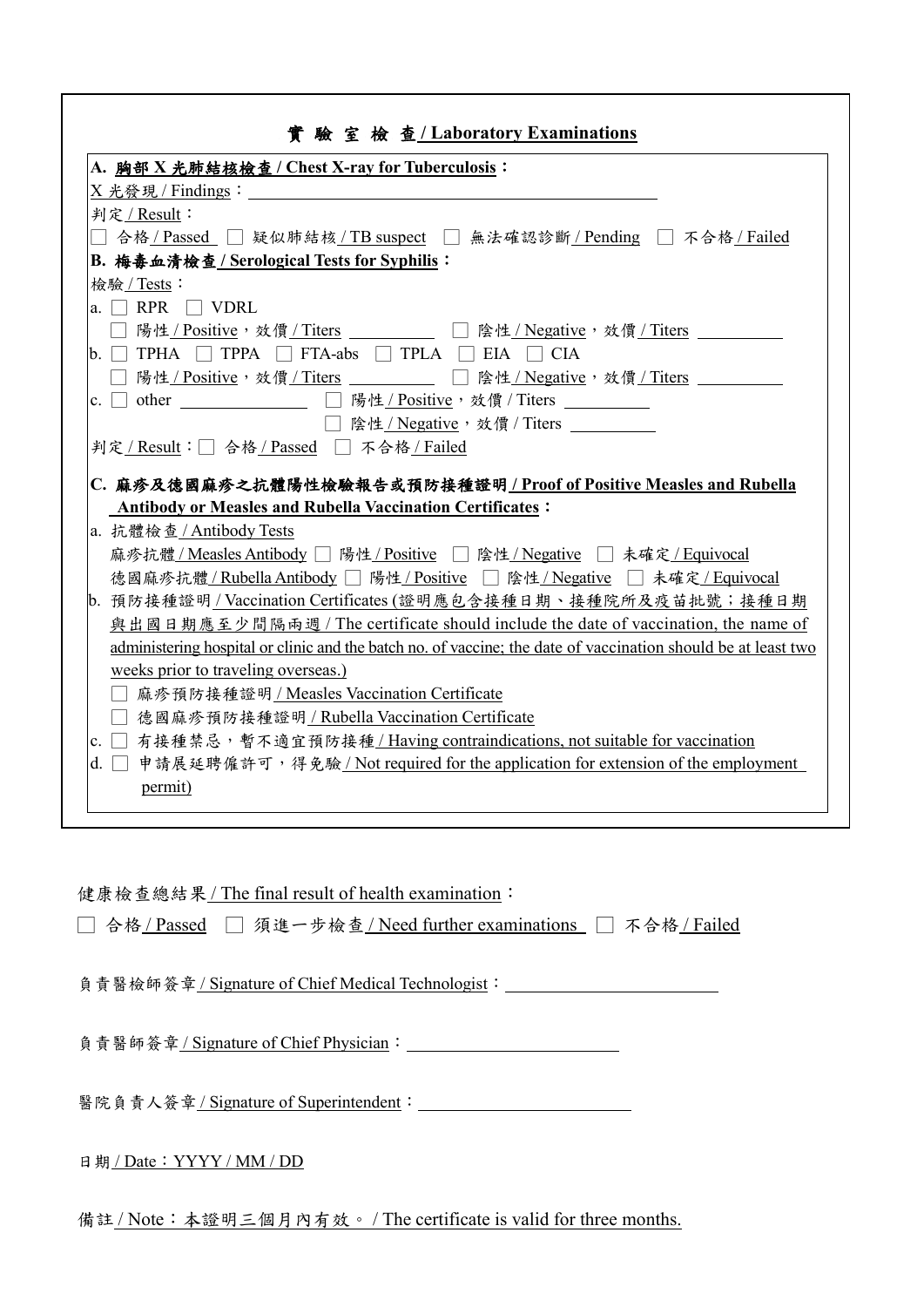### 附錄 愛滋篩檢與治療費用通知書

#### (請健檢醫院將此通知書併同健康檢查證明發給受檢者)

- 一、 中華民國政府已修改法規,取消非本國籍人類免疫缺乏病毒(HIV)感染者之入境、停留及居 留限制,也取消此項健康檢查項目。
- 二、 由於非本國籍人士在中華民國治療 HIV 感染之費用,中華民國政府不提供補助,每年治療 費用約為新臺幣三十萬元(約美金一萬元),建議非本國籍人士先於母國接受 HIV 篩檢,了 解自身健康狀況;如為 HIV 感染者,建議留在母國接受治療。欲來中華民國工作者,請先 行購買醫療保險,以免造成個人財務負擔。
- 三、 外籍人士進入中華民國後,可自行至醫院進行 HIV 篩檢,了解自身感染狀況,傳染病諮詢 電話為 0800-001922。

### **Appendix Notice for HIV Screening and Treatment Costs**

#### **(Health examination hospitals shall issue this notice and health certificate to the examinee)**

- 1. The Government of Republic of China (Taiwan) has revised its laws to lift restrictions on entry, stay and residence of non-ROC nationals infected with human immunodeficiency virus (HIV) in addition to removing this item from health examination.
- 2. The Government of Republic of China (Taiwan) does not offer subsidies to non-ROC nationals infected with HIV infection for treatment in Taiwan. The annual treatment costs for HIV is NTD\$300,000 (approximately USD\$10,000). It is strongly advised that non-ROC nationals to undergo HIV screening in their homeland prior to visiting Taiwan in order to understand their own health conditions. Persons infected with HIV are strongly advised to stay in their homeland for treatment. Persons intending to work in Taiwan are advised to purchase medical health insurance in advance to avoid financial burdens.
- 3. Upon entry into the Republic of China (Taiwan), foreigners may undergo HIV screening at a hospital to determine their infection status. The consultation hotline for infectious diseases is 0800-001922.

# **Phụ lục Giấy thông báo chi phí xét nghiệm và điều trị HIV (Đề nghị bệnh viện khi cấp Báo cáo khám sức khỏe thì cấp kèm Giấy thông báo này)**

- 1. Chính phủ Đài Loan đã sửa đổi pháp lệnh, hủy bỏ quy định hạn chế nhập cảnh, tạm trú và cư trú đối với người nước ngoài bị Hội chứng suy giảm miễn dịch mắc phải (HIV), và cũng hủy bỏ hạng mục xét nghiệm này trong quy định khám sức khỏe.
- 2. Do Chính phủ Đài Loan không trợ cấp chi phí điều trị HIV tại Đài Loan cho người nước ngoài, mà chi phí điều trị mỗi năm khoảng 300 ngàn Đài tệ (khoảng 10 ngàn Đô la Mỹ), nên kiến nghị người nước ngoài, trước khi đến Đài Loan hãy tiến hành xét nghiệm HIV ở nước mình để nắm bắt tình hình sức khỏe của bản thân; nếu bị nhiễm HIV, kiến nghị hãy ở lại nước mình để điều trị. Đối với người dự định đến Đài Loan làm việc, kiến nghị hãy mua Bảo hiểm Sức khỏe trước, nhằm tránh gánh nặng tài chính cho bản thân.
- 3. Người nước ngoài sau khi đến Đài Loan có thể tự đến bệnh viện xét nghiệm HIV để nắm bắt tình hình nhiễm bệnh của mình, số điện thoại tư vấn bệnh truyền nhiễm tại địa bàn Đài Loan là: 0800- 001922.